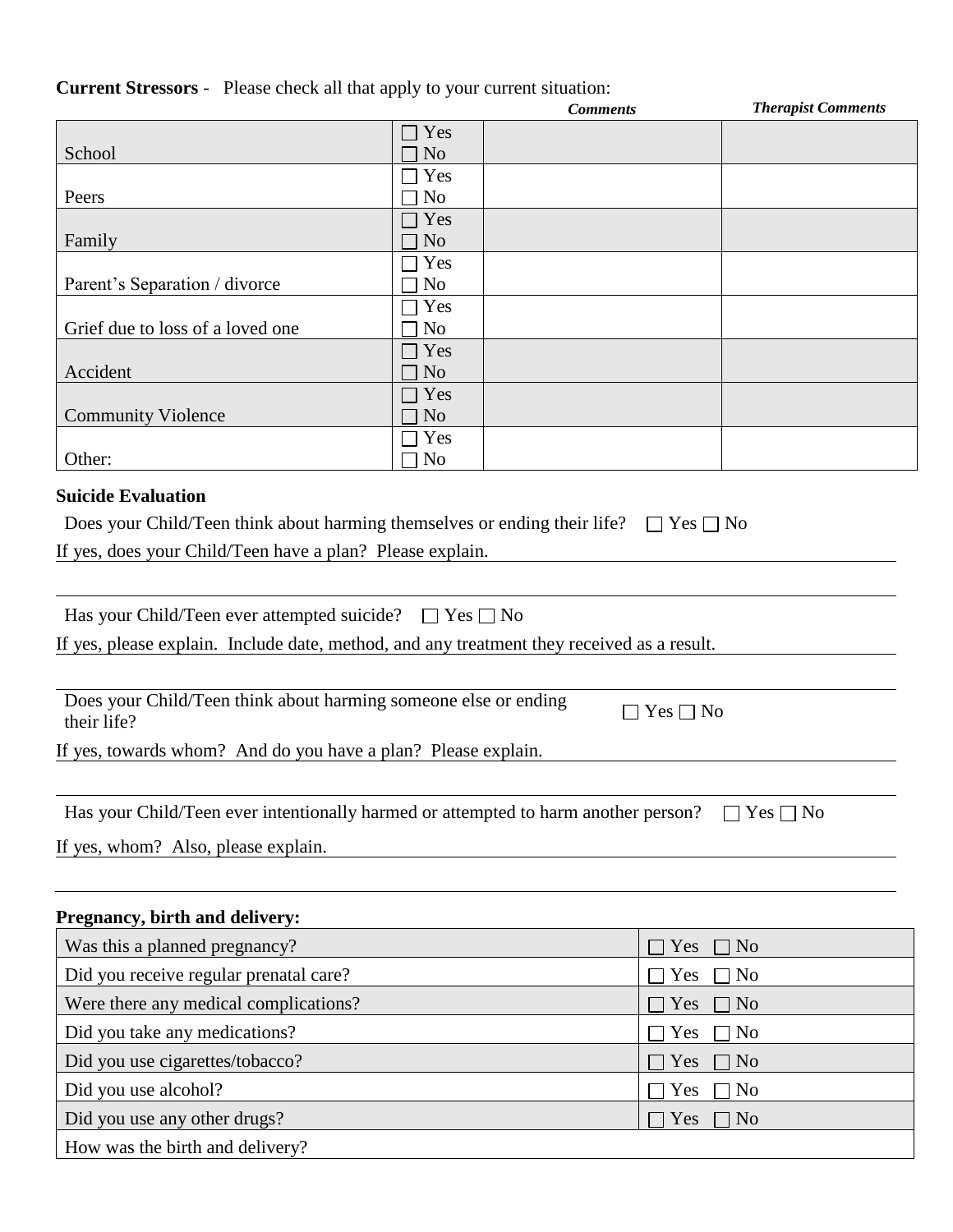

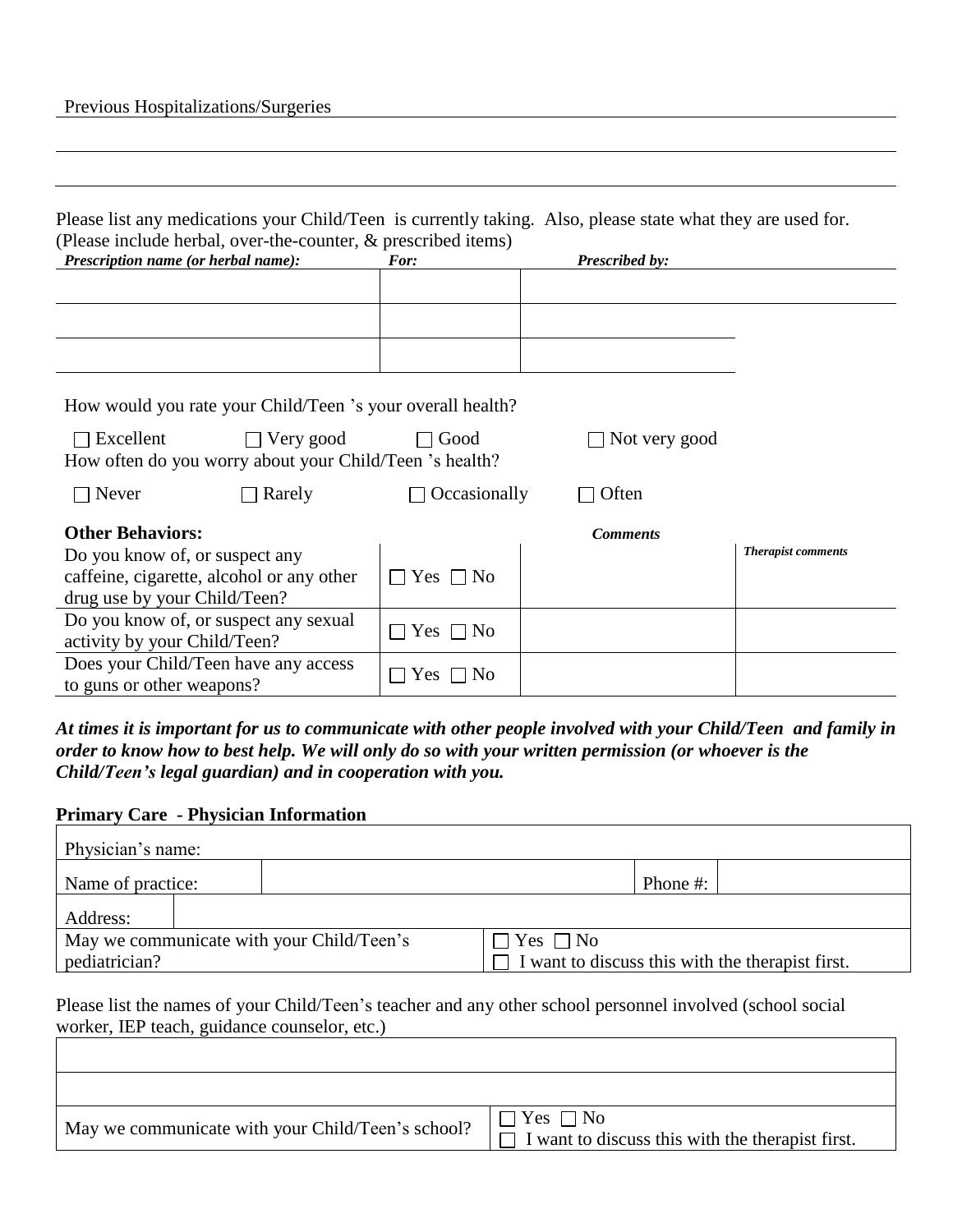

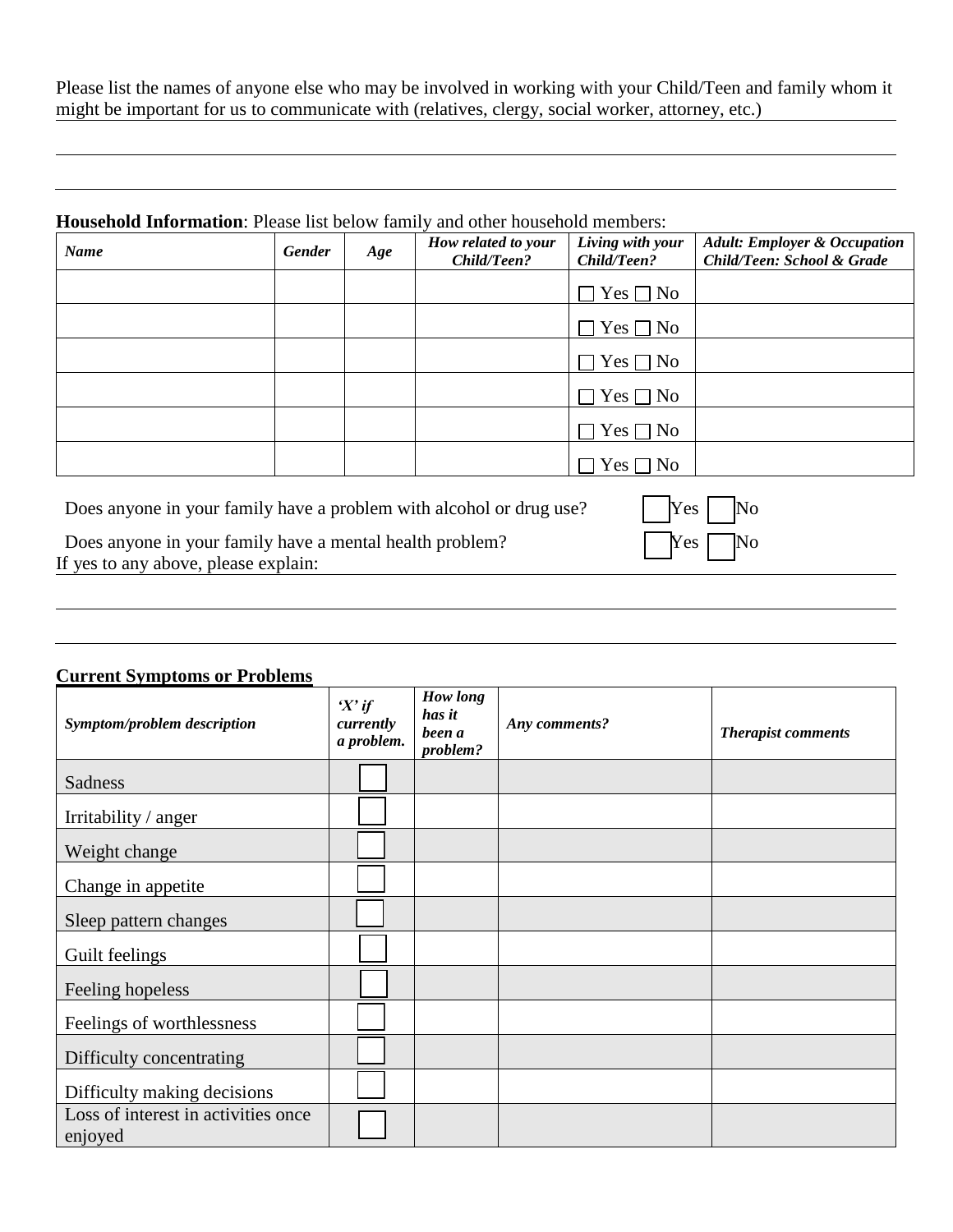$\overline{\phantom{0}}$  $\sqrt{2}$ NUUU UUUUUUUUU  $\overline{\Box}$  $\overline{\square}$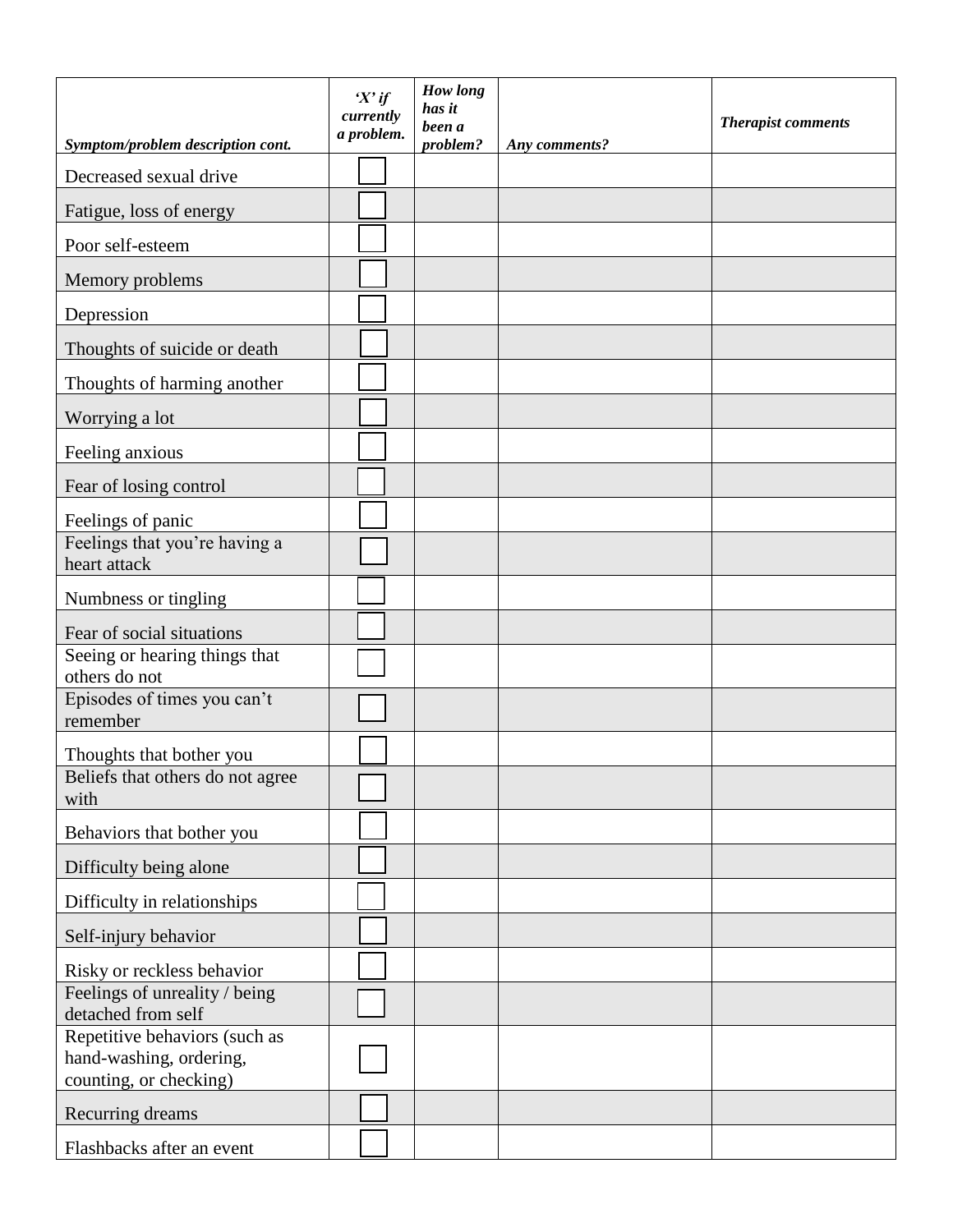$\Box$  $\Box$  $\overline{\phantom{a}}$